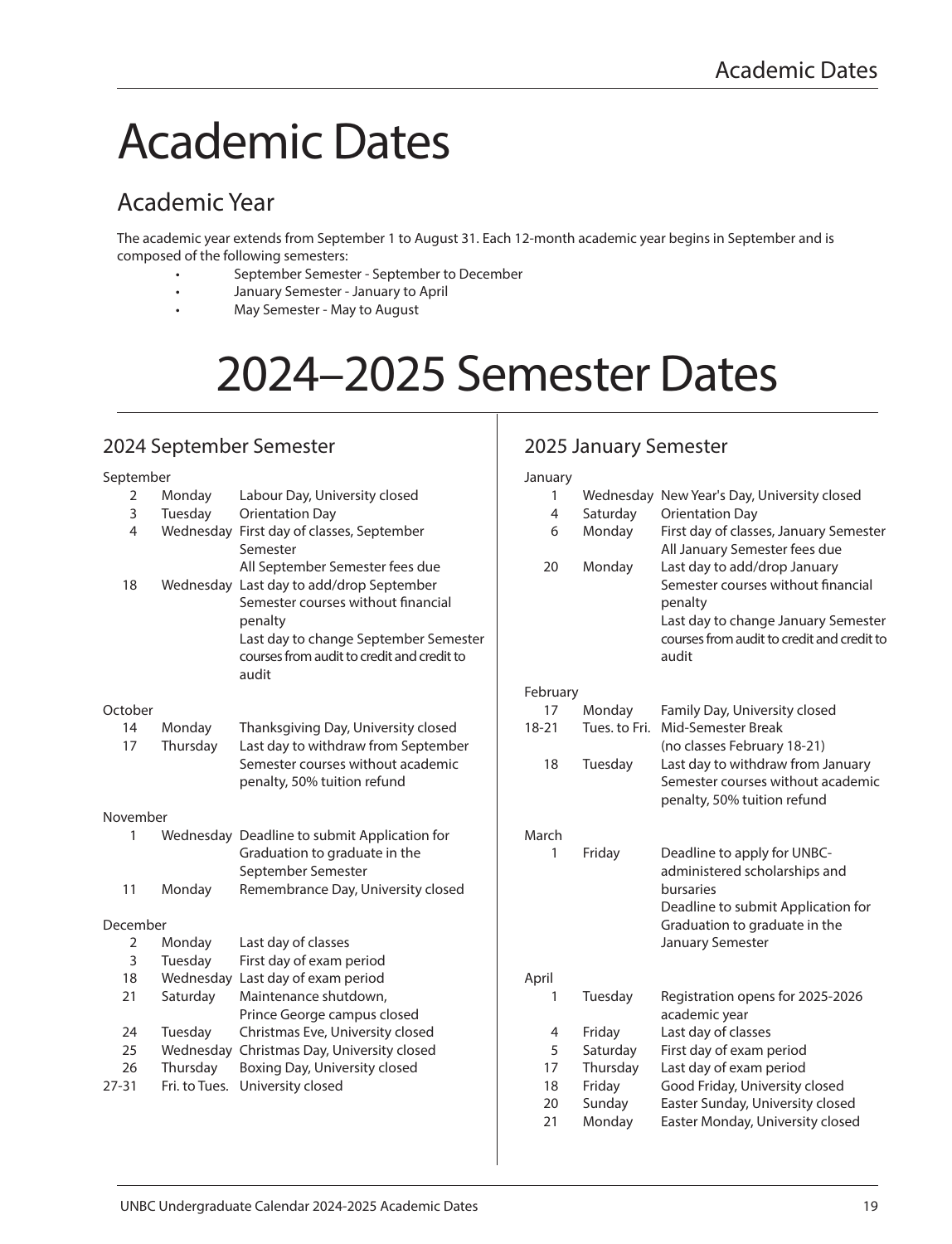### 2025 May Semester and 2025 Spring Intersession

| May  |                |                                                                                                                                      |
|------|----------------|--------------------------------------------------------------------------------------------------------------------------------------|
| 5    | Monday         | First day of classes, May Semester and<br>Spring Intersession<br>All May Semester fees due, including<br>Spring/Summer Intersessions |
| 9    | Friday         | *Last day to add/drop Spring<br>Intersession courses without financial<br>penalty                                                    |
| 19   | Monday         | Victoria Day, University closed                                                                                                      |
| 20   | Tuesday        | Last day to add/drop May Semester<br>courses without financial penalty                                                               |
|      |                | Last day to change May Semester<br>courses from audit to credit<br>and credit to audit                                               |
| 23   | Friday         | *Last day to withdraw from Spring<br>Intersession courses without academic<br>penalty, 50% tuition refund                            |
| 30   | Friday         | Convocation Day (Prince George<br>campus)                                                                                            |
| June |                |                                                                                                                                      |
| 13   | Friday         | Last day of classes, Spring Intersession                                                                                             |
| 16   | Monday         | First day of exam period, Spring<br>Intersession                                                                                     |
| 17   | Tuesday        | Last day to withdraw from May<br>Semester courses without academic<br>penalty, 50% tuition refund                                    |
| 20   | Friday         | Last day of exam period, Spring<br>Intersession                                                                                      |
| 21   | Saturday       | Maintenance shutdown, Prince George<br>campus closed                                                                                 |
|      | 23 June-1 July | Mid-Semester Break (no classes June 23-<br>July 1)                                                                                   |
| 30   | Sunday         | Recommended deadline to apply for<br>the BC Student Assistance Program (BC<br><b>Student Loans)</b>                                  |

## 2025 May Semester continued and 2025 Summer Intersession

#### July 1 Tuesday Canada Day, University closed 2 Wednesday First day of classes, Summer Intersession 8 Tuesday \*Last day to add/drop Summer Intersession courses without financial penalty 15 Monday Deadline to submit Application for Graduation to graduate in the May semester 21 Monday Last day to withdraw from Summer Intersession courses without academic penalty, 50% tuition refund August 4 Monday BC Day, University closed 11 Monday Last day of classes, May Semester and Summer Intersession 12 Tuesday First day of exam period, May Semester and Summer Intersession

16 Saturday Last day of exam period, May Semester and Summer Intersession

\*For condensed courses, the last day to withdraw (50% tuition refund) is indicated in the course-specific documentation.

## 2024 – 2025 Senate Dates

September 25, 2024 January 22, 2025 May 28, 2025 October 23, 2024 February 26, 2025 June 25, 2025 November 27, 2024 **March 26, 2025** August 27, 2025

April 23, 2025